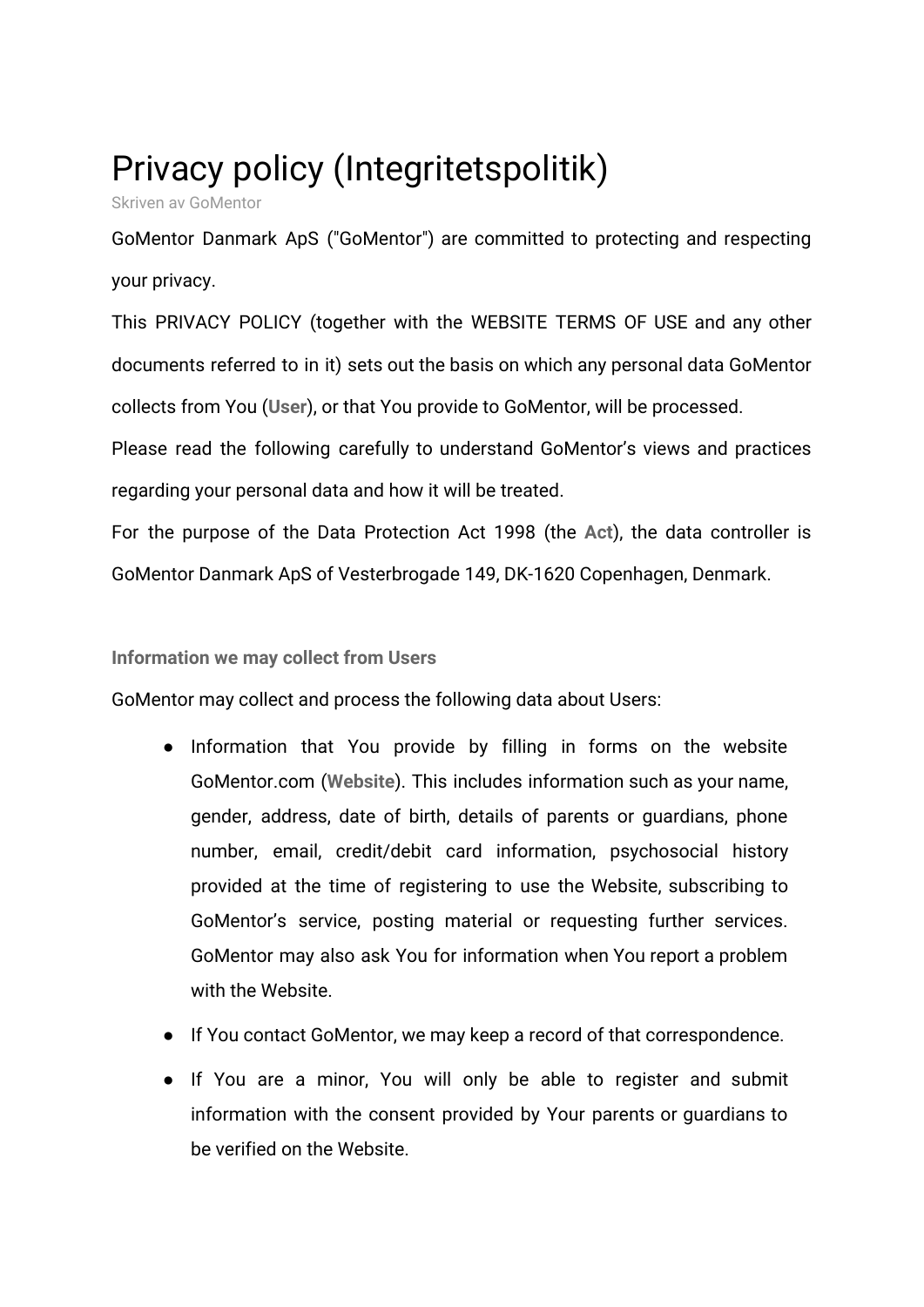- GoMentor may also ask You to complete surveys that are used for research purposes, although You do not have to respond to them.
- Details of transactions You carry out through our Website and of the fulfilment any sessions facilitated through the Site.
- Details of your visits to the Website including, but not limited to, traffic data, location data, weblogs and other communication data, whether this is required for GoMentor's own billing purposes or otherwise and the resources that You access.
- Information that you provide during Consultations and technical details of the online feed may, with you permission, be stored on video, sound track or otherwise by GoMentor or the Therapist in compliance with the Therapist's duties to maintain a record of services provided.

Some of this personal data is supplied to any Therapist or third party with whom You request a consultation or other services. If you agree to participate in a group session, any information You provide during the session, which could include posts, video, and audio will be shared with the other group participants. Otherwise, personal data necessary to set up an account is available only to staff of GoMentor, and is only accessed for administrative purposes (or at Your request). Debit card, credit card and other bank and payment details are stored by a third party payment provider compliant with the Payment Card Industry Data Security Standard. You may update your data at any time by using the Contact Us page on the Website.

# **IP addresses and cookies**

GoMentor may collect information about your computer, including where available your IP address, operating system, web camera and plugin availability and browser type, for system administration and to report aggregate information to GoMentor's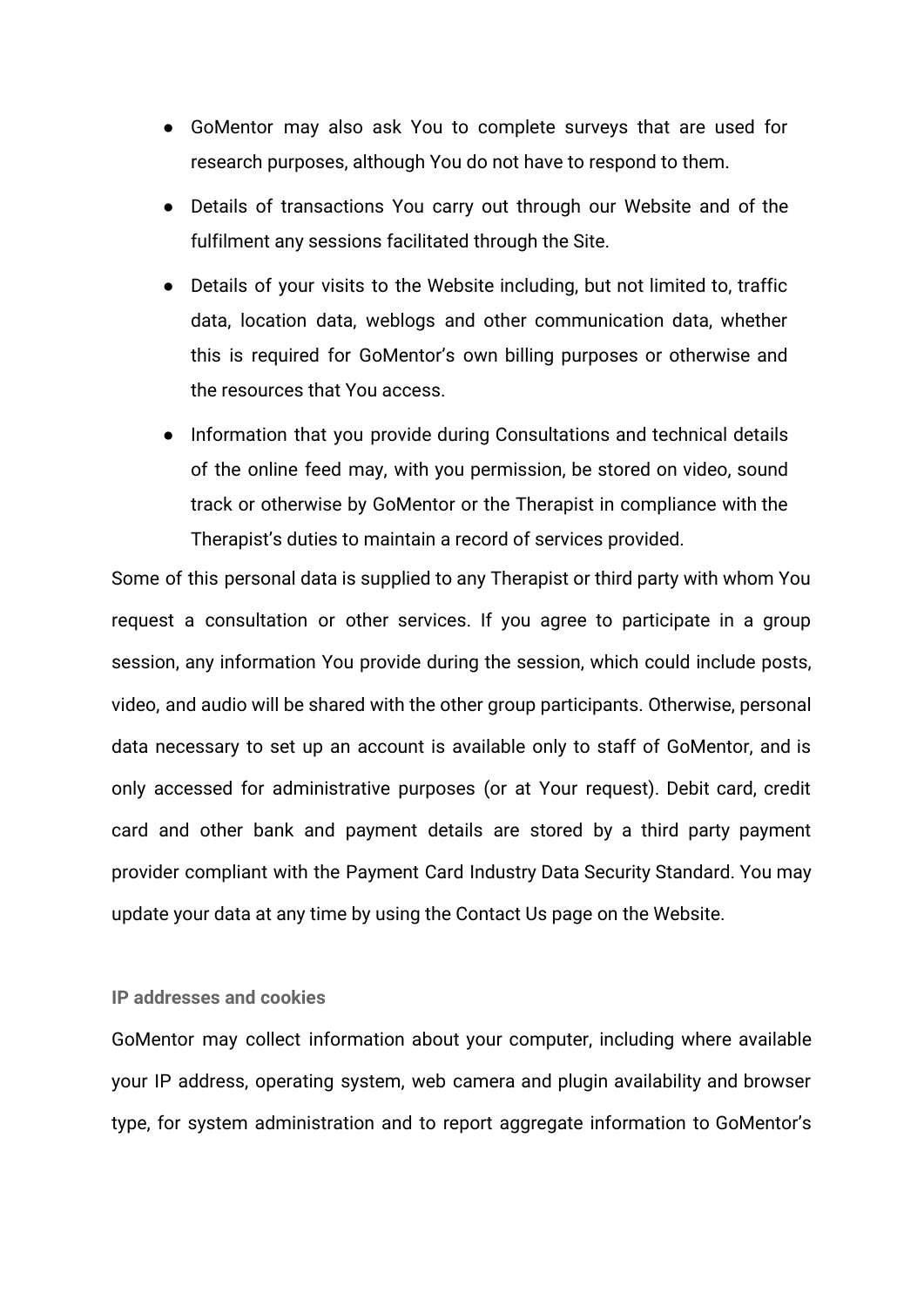advertisers. This is statistical data about GoMentor's Users' browsing actions and patterns, and does not identify any individual.

For the same reason, GoMentor may obtain information about your general internet usage by using a cookie file which is stored on the hard drive of your computer. Cookies contain information that is transferred to your computer's hard drive. They help us to improve the Website and to deliver a better and more personalised service. They enable GoMentor to:

- Estimate GoMentor's audience size and usage pattern.
- Store information about your preferences, and so allow us to customise the Website according to your individual interests.
- Speed up your searches.
- Recognise You when You return to the Website.

You may refuse to accept cookies by activating the setting on your browser which allows You to refuse the setting of cookies. However, if You select this setting You may be unable to access certain parts of the Website. Unless You have adjusted you browser setting so that it will refuse cookies, GoMentor's system will issue cookies when You log on to the Website.

#### **Where we store your personal data**

The data that GoMentor collects from You may be transferred to, and stored at, a destination outside the European Economic Area ("EEA"). It may also be processed by staff operating outside the EEA who work for GoMentor or one of our suppliers or for the Therapists selected by You. Such staff maybe engaged in, among other things, the fulfilment of your request for consultations, the processing of your payment details and the provision of support services. By submitting your personal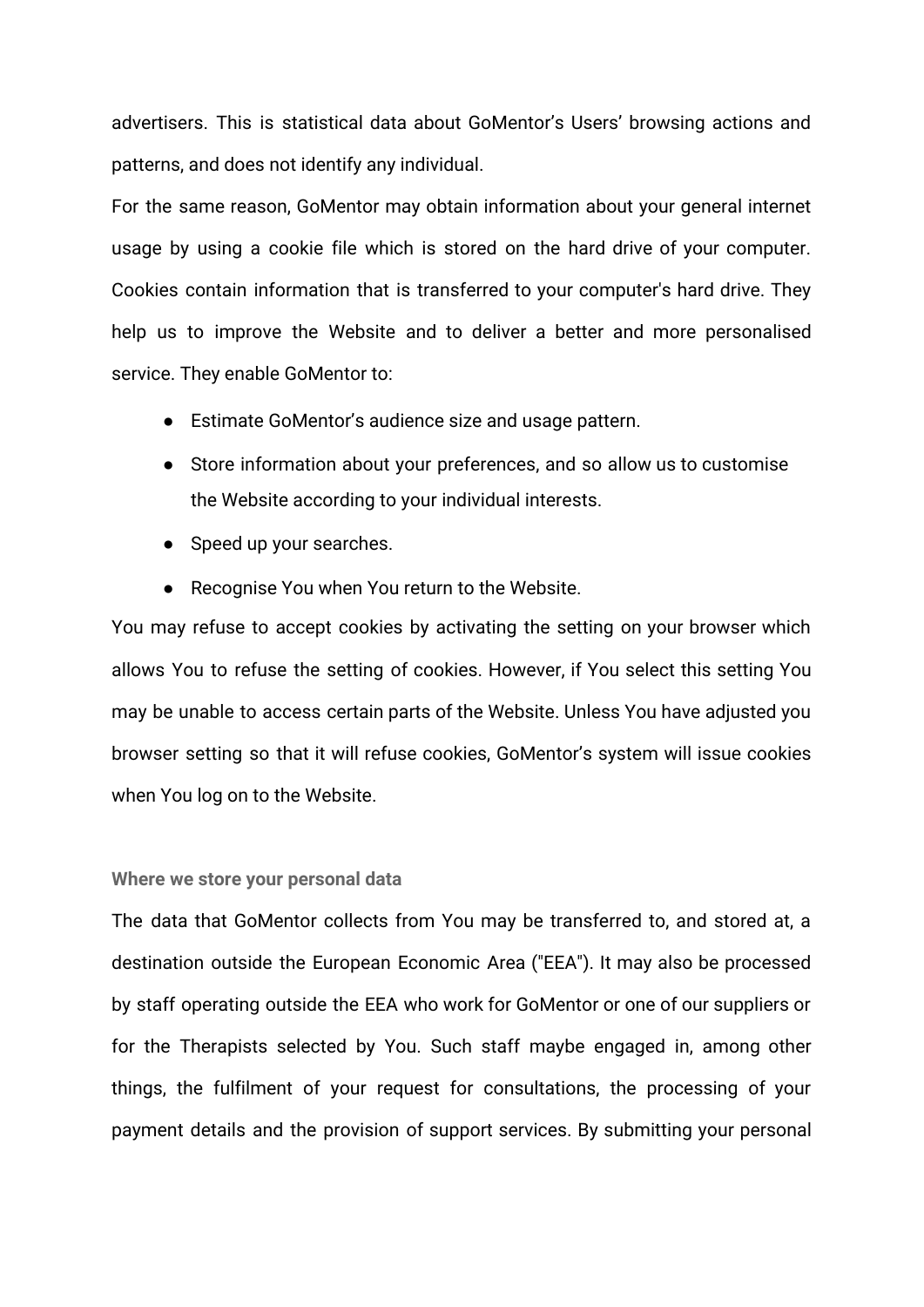data, You agree to this transfer, storing or processing. GoMentor will take all steps reasonably necessary to ensure that your data is treated securely and in accordance with this privacy policy.

All information You provide to GoMentor is stored on secure servers. Any payment transactions will be processed by third party payment providers in compliant with the Payment Card Industry Data Security Standard.

Where GoMentor has given You (or where you have chosen) a password which enables You to access certain parts of the Site, You are responsible for keeping this password confidential. GoMentor asks You not to share a password with anyone.

Unfortunately, the transmission of information via the internet is not completely secure. Although GoMentor will do it's best to protect your personal data, GoMentor cannot guarantee the security of your data transmitted to the Website; any transmission is at your own risk. Once GoMentor has received your information, GoMentor will use strict procedures and security features to try to prevent unauthorised access.

# **Uses made of the information**

GoMentor uses information held about You in the following ways:

- To ensure that content from the Website is presented in the most effective manner for You and for your computer.
- To provide You with information, products or services that You request from GoMentor or which GoMentor feel may interest You, where You have consented to be contacted for such purposes.
- To carry out our obligations arising from any contracts entered into between You and GoMentor and/or Therapist.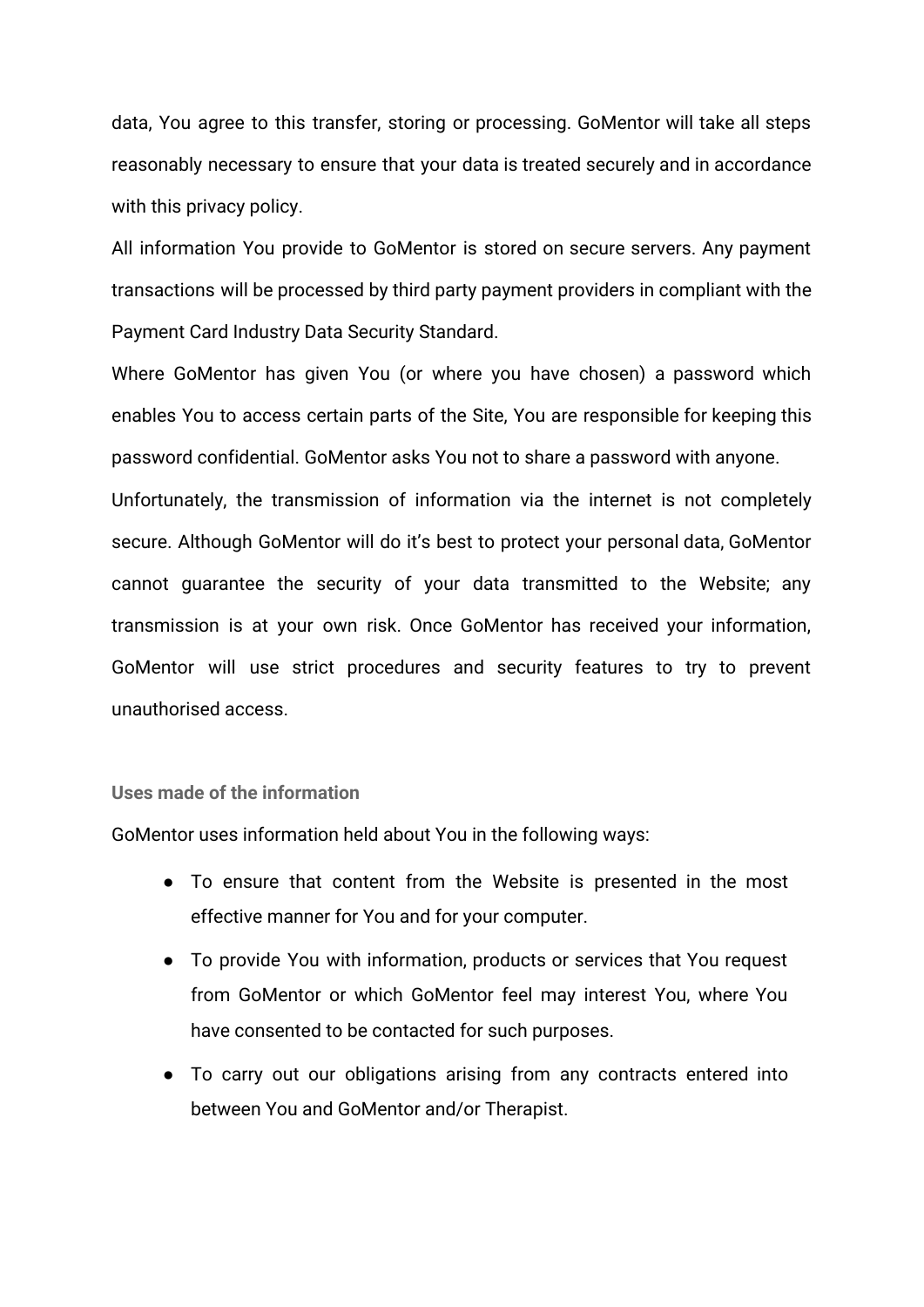- To allow You to participate in interactive features of GoMentor's service, when You choose to do so.
- To notify You about changes to GoMentor's service.

GoMentor may also use your data, or permit third parties selected by you to use your data, to provide You with information about products and services which may be of interest to You and GoMentor or they may contact You about these by e-mail or SMS. If You are an existing User, GoMentor will only contact You by electronic means (e-mail or SMS) with information about services similar to those which were the subject of a previous sale to You.

If You are a new User, and where GoMentor permit third parties selected by You to use your data, GoMentor (or they) will contact You by electronic means only if You have consented to this.

If You do not want GoMentor to use your data in this way, or to pass your details on to third parties for marketing purposes, please tick the relevant box situated on the form on which GoMentor collects your data (the Registration Form).

GoMentor do not disclose information about identifiable individuals to our advertisers, but we may provide them with aggregate information about our Users (for example, we may inform them that 500 men aged under 30 have clicked on their advertisement on any given day). GoMentor may also use such aggregate information to help advertisers reach the kind of audience they want to target (for example, women in SW1). GoMentor may make use of the personal data we have collected from You to enable us to comply with our advertisers' wishes by displaying their advertisement to that target audience.

**Disclosure of your information**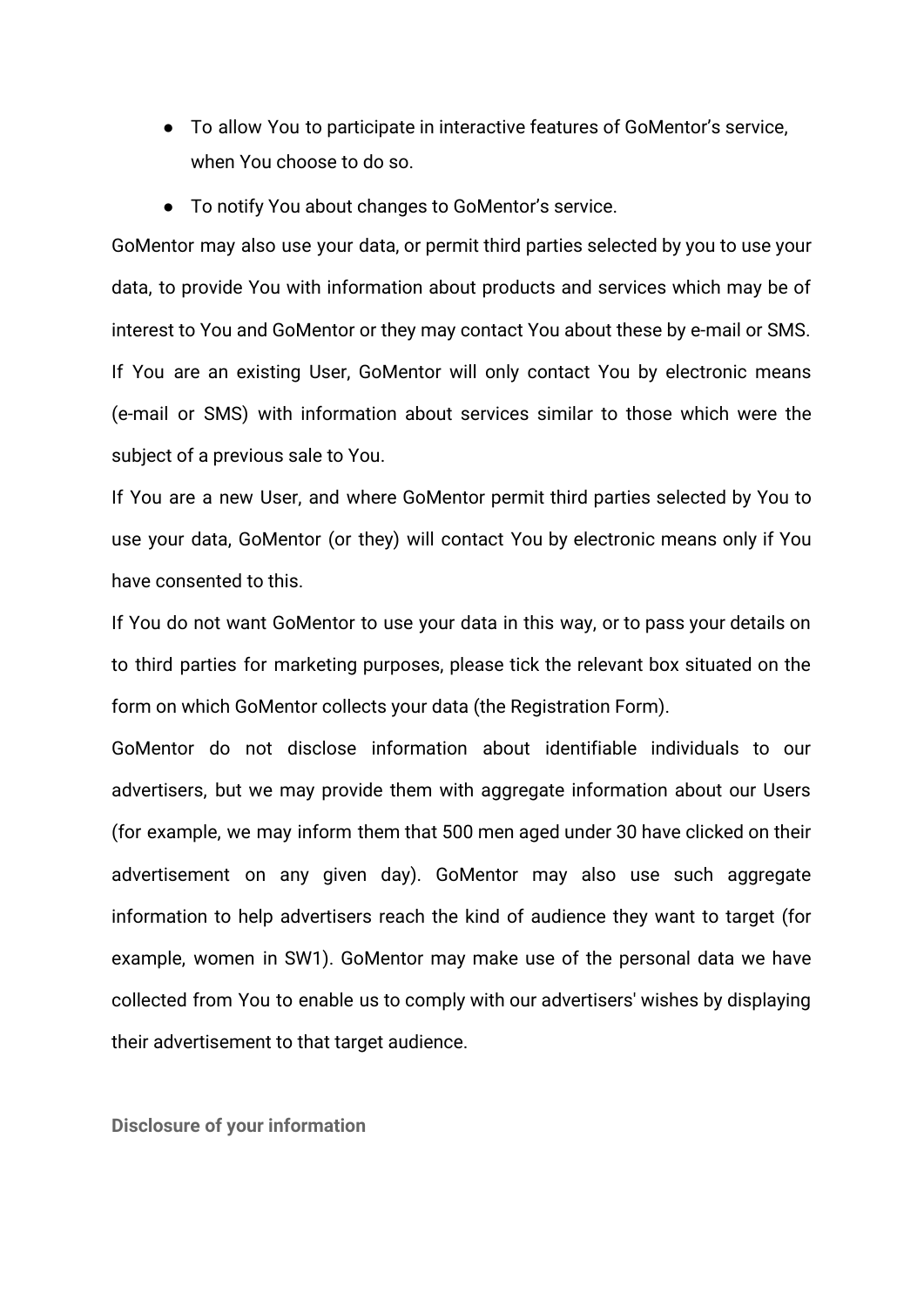GoMentor may disclose your personal information to any member of our group, which means our subsidiaries, our ultimate holding company and its subsidiaries, as defined in section 736 of the UK Companies Act 1985.

GoMentor may disclose your personal information to third parties:

- In the event that GoMentor sell or buy any business or assets, in which case GoMentor may disclose your personal data to the prospective seller or buyer of such business or assets.
- If GoMentor or substantially all of its assets are acquired by a third party, in which case personal data held by it about its customers will be one of the transferred assets.
- If GoMentor is under a duty to disclose or share your personal data in order to comply with any legal obligation, or in order to enforce or apply our Terms of Use and other agreements; or to protect the rights, property, or safety of GoMentor, our Users, or others. This includes exchanging information with other companies and organisations for the purposes of fraud protection and credit risk reduction.

If you are engaging in online therapy with a Therapist, the Therapist should make you aware of other exceptions where the Therapist is under a duty to disclose data, such as, but not limited to, suspected cases of child abuse, dependent adult abuse, elder abuse, and in cases where the client is in danger to self or others.

# **Your rights**

You have the right to ask GoMentor not to process your personal data for marketing purposes. GoMentor will usually inform You (before collecting your data) if GoMentor intend to use your data for such purposes or if GoMentor intend to disclose your information to any third party for such purposes. You can exercise your right to prevent such processing by checking certain boxes on the forms GoMentor